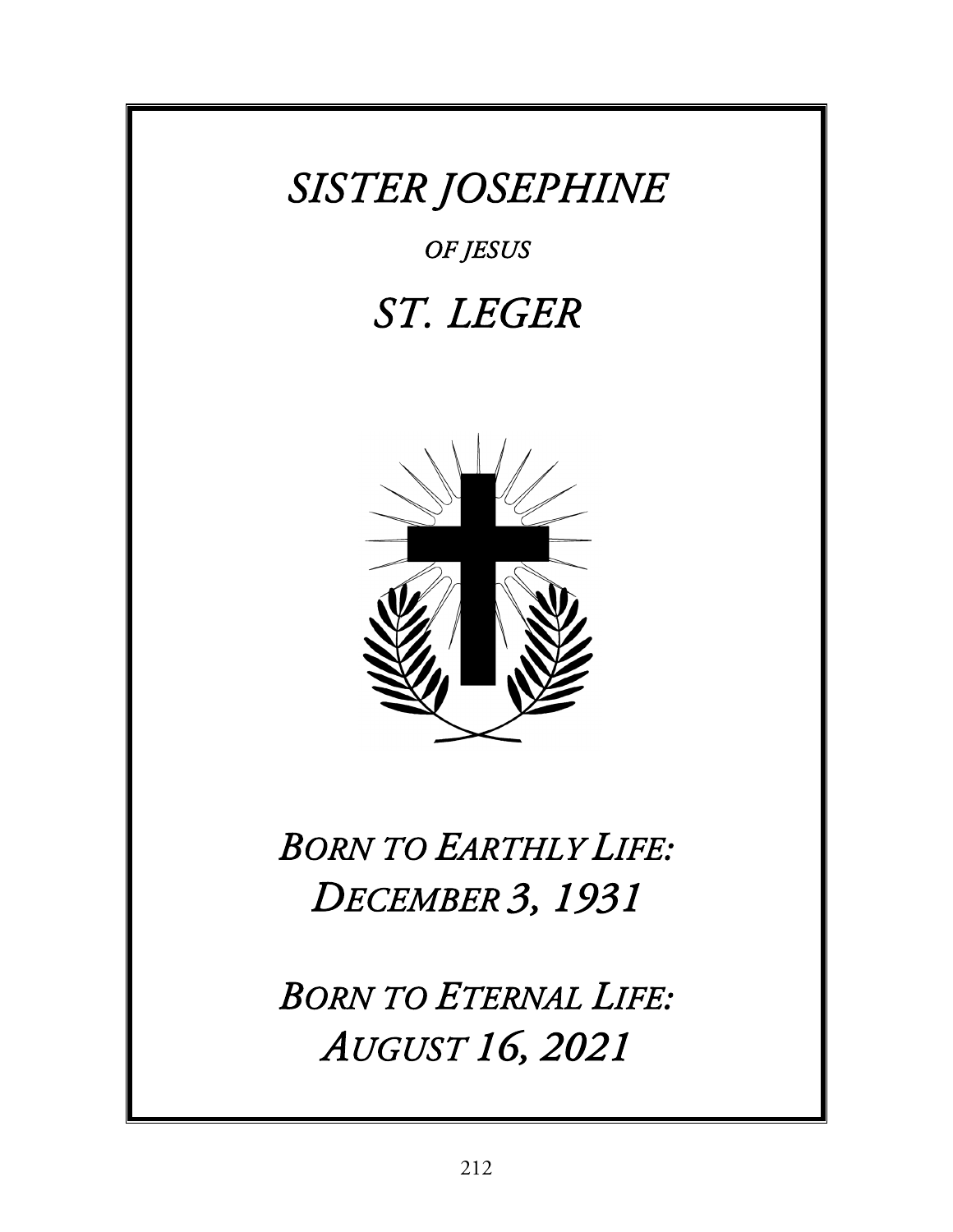## Sister Josephine St. Leger Province of U.S.A. & Canada 1931 - 2021

Josephine St. Leger was born in O'Callaghan's Mills, County Clare, Ireland to Patrick and Mary Anne (Kelleher) St. Leger on December 3, 1931. Life began for little Josie in the lovely countryside. She was the youngest of five siblings, all of whom were educated at the local National School where faith and life were closely linked. While the distance from home to school was close to two miles, the daily trudge by country roads or through the fields were times of growth. Nature at the different seasons gave plenty of scope for learning. Friendships to last a lifetime were forged during these early years.

Secondary school was in the big city of Dublin, a culture shock in many ways, yet it proved beyond doubt the quality of education in the National Schools of Ireland. These years were busy and good ones and prepared Josephine for separation from home and family, and where she learned the value of maintaining friendships. This was her first real contact with sisters and she responded to the call that would help her live her gift of faith as a Cluny missionary. When Josephine's decision to enter the convent was known, it did cause some wondering by those who knew her at the hurling matches and at the ceili dances. The fact that she celebrated 67 years of religious profession in January, 2021 is the answer to these wonderings!

Josephine entered the Cluny Novitiate in Ferbane, Ireland in 1941, was received as a novice in 1942, and made profession of vows as a Cluny Sister in January, 1954. When Sister Josephine entered Cluny, she fully expected to be missioned to Africa, the South Pacific, or the Caribbean, as during her high school years she had sung "Go Ye Afar" with the Mt. Sackville choir in the ceremonies for the newly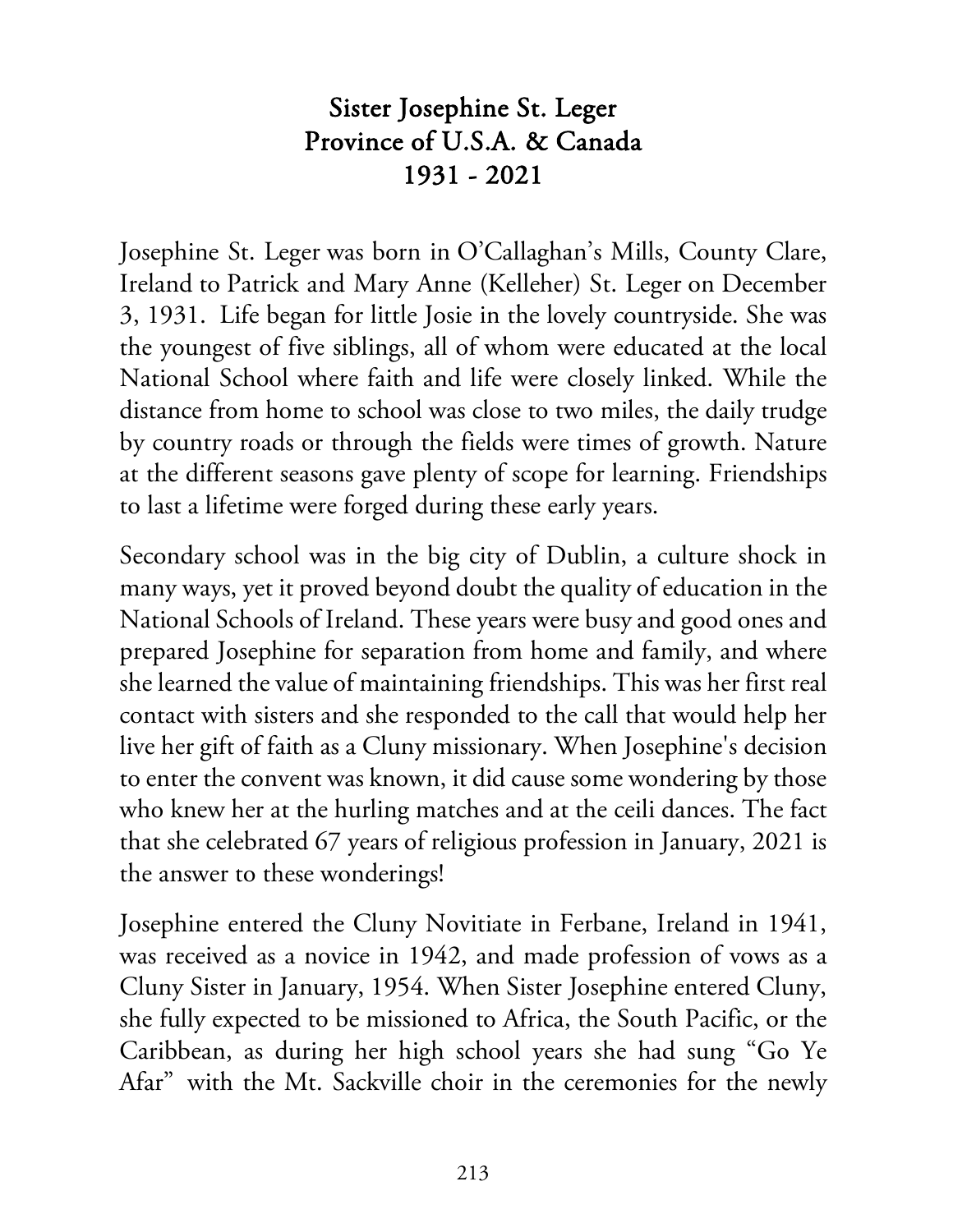professed sisters setting out for distant missions. She might well have been surprised to be missioned to the USA instead, but wherever she went, she set about announcing the Good News of God's allembracing love, in the missionary sprit of Blessed Anne Marie Javouhey.

Sister Josephine arrived in the United States in 1954. After a brief stay at Stella Maris Home on Washington Street, she was missioned to Torrance, CA. In 1958 she joined three other sisters in founding the first Cluny mission at St. Joseph Parish in Hamilton, Ontario. She next was assigned to Cluny School in Newport for the 1963-64 school year before returning to California where she spent many years teaching at Sts. Peter and Paul School in Wilmington.

In 1979 Sister Josephine came to Newport as principal of Cluny School, a position she held for twelve years. As principal, she encouraged the teachers to be creative and develop their own style rather than fit into a mold. She mentored and supported, leading, and commanding respect by her example. Of the most troublesome student, she would say, "Underneath it all, he (or she) is a good kid." When correcting a miscreant, she could add just the right note of humor and love. As one mischievous student, then a grown man said, "We always knew you loved us."

During her years at Cluny School, she also contributed to parish life at St. Augustin Church, Newport as religious education teacher, Confirmation coordinator, and Eucharistic Minister.

Belonging to the worldwide Cluny family, sharing the mission and relationships with the sisters was central to her life. Through her relationships in community, in her various ministries, in her love for the children, and her volunteer trips to Kentucky and West Virginia she had a gentle way of letting others know that they were loved and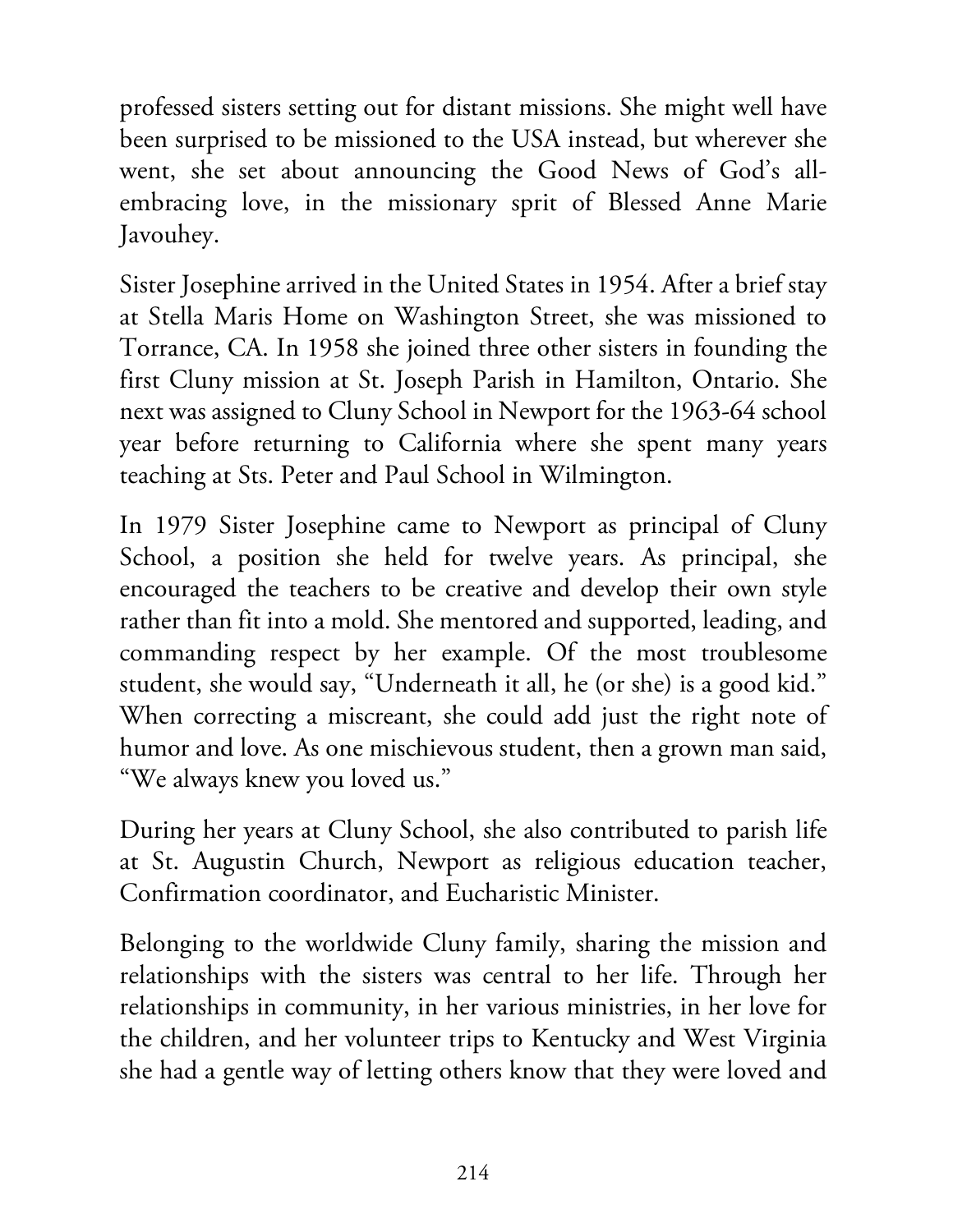valued. Sister Josephine devoted her gifts for leadership not only to her various ministries but also to her Cluny community, serving as community leader at St. Joseph Convent on Brenton Road and later, as the new community leader, gathering with three other sisters in the 2003 founding of Javouhey House, the Cluny Sisters Community on Carroll Avenue in Newport.

From 1995-2003 Sister also served as Provincial Councilor and Trustee of Cluny School. To be able to celebrate her golden jubilee, at St. Augustin Church on January 4, 2004 with Sisters Anne Grogan and Pius Moore the two members of her profession group, and surrounded by Cluny Sisters, family members, friends and parishioners was a peak moment for her.

Sister Josephine held degrees in English and Philosophy, and Education from the University of San Diego, and studied at Weston Theological Institute, Cambridge, Boston.

Proud of her American citizenship, Sister Josephine's love for Ireland and its culture never waned. Sister's involvement in The Irish Heritage Society was very much part of her life. Cluny School helped to bring in the Irish Month with their choir, walking in the St. Patrick's Day Parade, and singing for the Masses in honor of St. Patrick at St. Joseph Church to begin the Parade and at St. Augustin's Church on the feast itself. Sister Josephine served on the Board of Directors of the Irish Heritage Society for many years, and chaplain of the Ladies Ancient Order of Hibernians for seven years. She enjoyed the ceili dancing on every occasion. Who better to be the Grand Marshall of the Saint Patrick's Day Parade in the year 2000?

After leaving Cluny School, Sister Josephine began ministry as Pastoral Assistant in St. Augustin Parish. Sister Josephine encouraged many initiatives and knew how to draw out the gifts of parishioners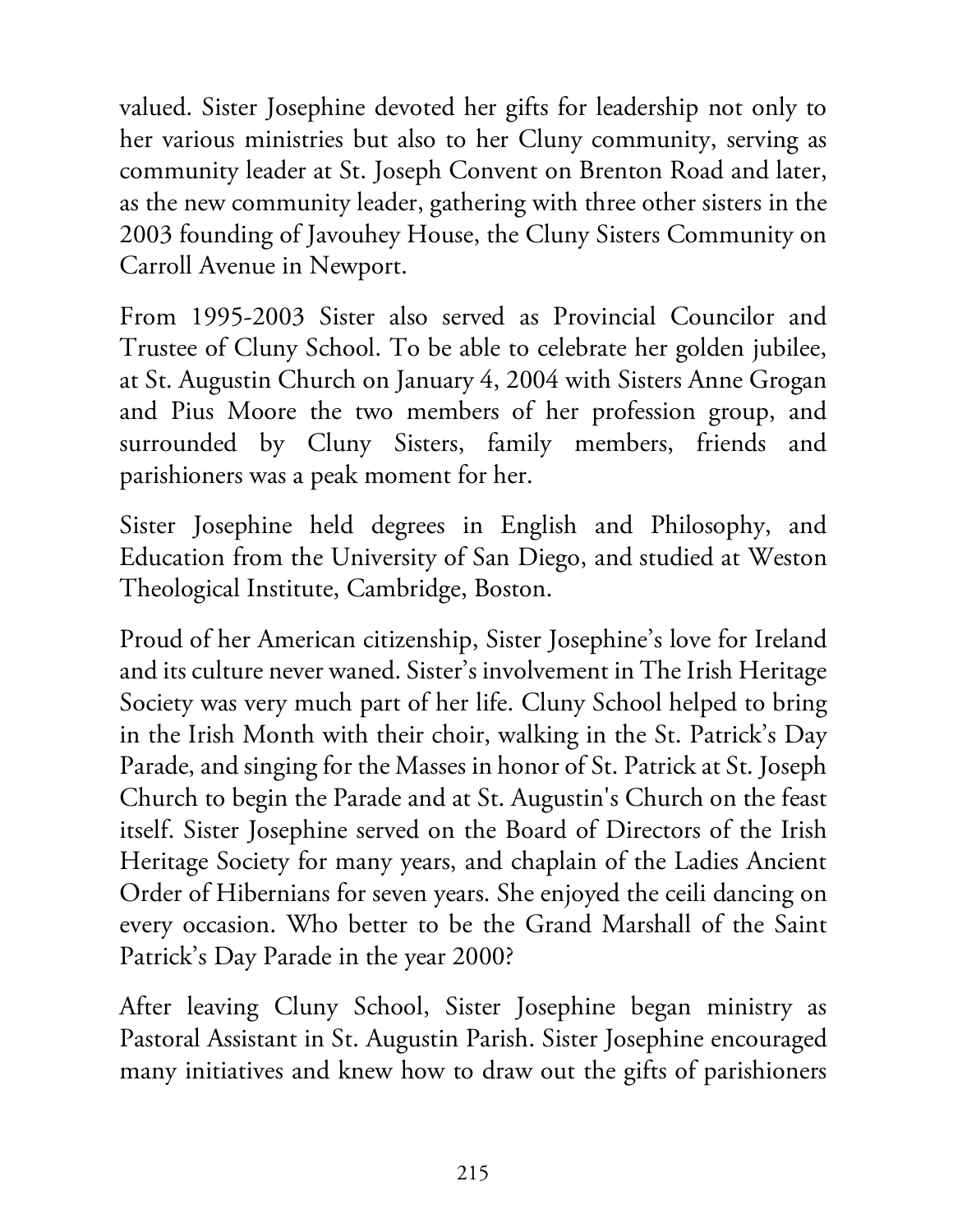to serve in various capacities in the life of the parish. Sister trained children as altar servers, and the newly confirmed and adults in the liturgical ministries. She prepared couples for marriage and then for the baptism of their children. She accompanied the sick and homebound in their final illnesses, comforted grieving families, and helped them plan funerals. During those years, she also served as a trustee of the parish. All this she did unassumingly with love and devotion until her retirement November, 2019. After her retirement she continued to serve by conducting graveside services when requested, supporting the bereaved, staying in touch with parishioners, and including them in her ministry of daily prayer.

Down through the years, even in the midst of busy days of ministry and community responsibilities, Sister Josephine remained close to her family, celebrating the joys and supporting them through difficulties and loss.

Deep down, Sister Josephine was always the simple girl from O'Callaghan's Mills who could marvel at a daisy on her path and find joy in the little things. Although she will be remembered for her many accomplishments, she was more importantly a woman true to herself, her God, her family, her sisters in community, and the numerous friendships forged wherever she lived. There was always a twinkle in her eye, and a ready smile on her face. And when the music started, you'd hear a tapping toe. We will always be grateful for the gift of Sister Josephine among us. *Ar dheis Dé go raibh a hanam dílis*.

As the years progressed, Sister Josephine's health began to decline. For many years, the loving heart that had served God and neighbor began to slow and to create significant health problems for her. Beginning in January of 2021, she found herself weaker and less able to be as involved as she had been. Yet, she never lost the "twinkle" and often her smile was her communication when she was too weak to use